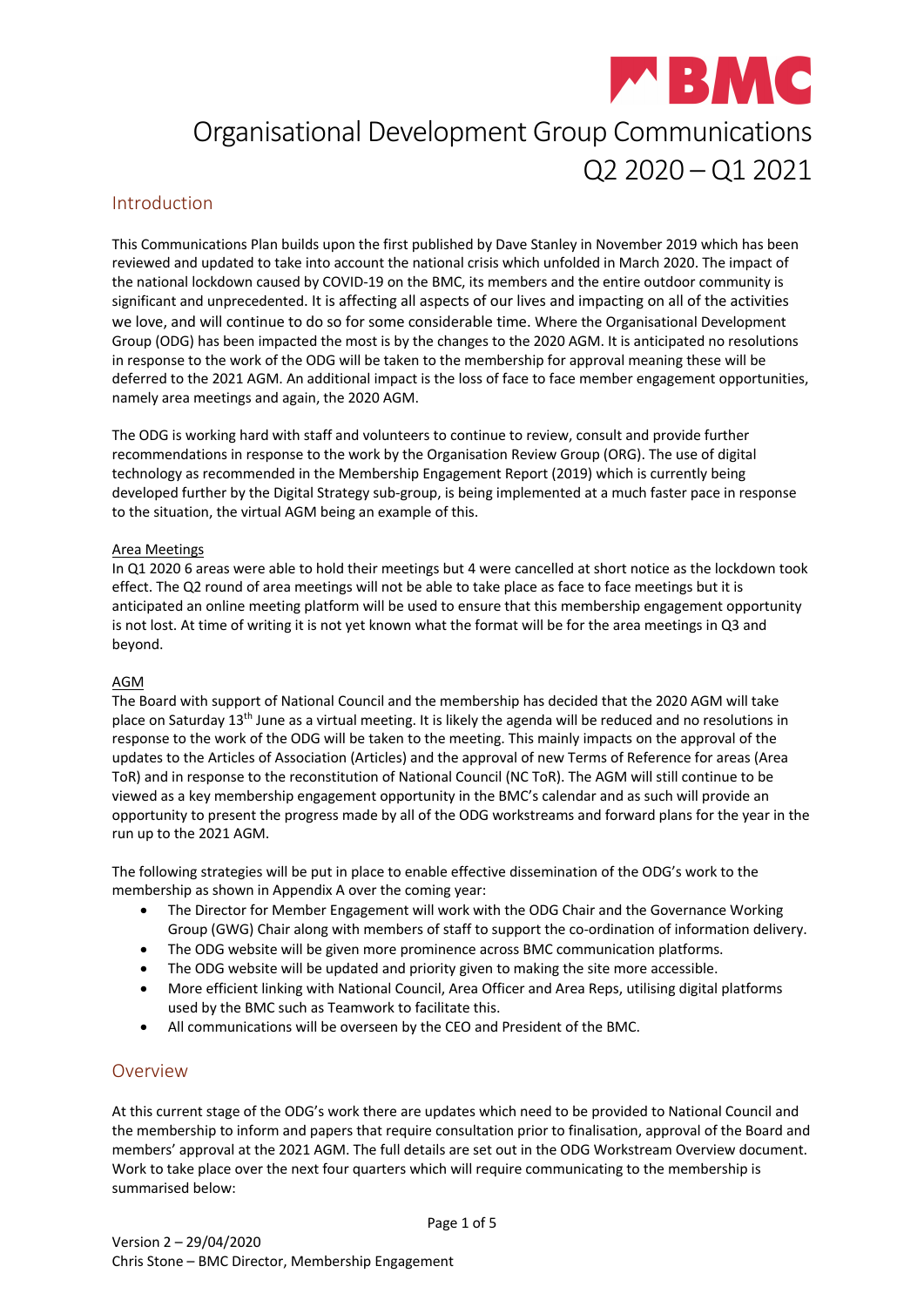

### Inform

- Competition Climbing Performance Group (CCPG) Members & National Council have reviewed all papers and the Board has approved the establishment of the CCPG. With appointments to the group having now been made, the group is working to review its Terms of Reference and develop its priorities for the coming months. Regular communications to keep the membership informed of the activities of the group will be made quarterly with an article on the website promoted through the social media channels of GB Climbing.
- Clubs Strategy Following a consultation at the beginning of April the final paper will be produced for support from National Council and approval of the Board. The strategy will then be launched to the membership and handed to the Clubs Committee for implementation.
- Outcomes from the ODG Throughout the year the membership will continue to be informed of the developments from work the ODG has concluded which has been handed over for implementation. This includes the Strategic Plan, strategies from the Membership Engagement Report and developments from the Partner Assembly.

#### **Consult**

- Governance Working Group (GWG) Report Following the presentation of the report to National Council and the Board, feedback has been incorporated and it will now be published to the wider membership for consultation.
- Updates to the Articles, Voting Procedures and Area ToR Updates to the Articles have already been published however the results of the GWG, Cymru Committee and Specialist Committee reviews may generate additional updates. Consultation with the membership is required on a new document setting out the proposed voting procedures for elections held and the new Area ToR.
- Reconstitution of National Council The R33 group (sub-group of Workstream 5) have developed a set of recommendations for the reconstitution of National Council including an updated NC ToR. All work will be presented to the membership for consultation.
- Cymru Committee Following review and approval of the Cymru Committee's terms of reference at the beginning of April 2020, a recruitment process will take place to appoint up to 3 co-opted members to the committee.
- Specialist Committee Review Recommendations from the review will be presented to the membership for consultation towards the end of 2020 concluding at the beginning of 2021.

The strategy has been planned to stagger the release of updates and papers over the coming months to allow the membership and National Council sufficient time to be duly consulted before being presented to the Board.

Limited communications have been planned for April to enable the marketing and communications team to focus on organisational matters and supporting the membership in relation to COVID-19. Consideration has also been given to the release of papers prior to the Q2 round of area meetings as it is not yet known how many members will engage with the virtual meetings.

# ODG Communications

Monthly communications will come from the ODG providing a 'high level' update across all workstreams. These are aimed at the membership as a whole and will form the basis for discussion at area meetings. In addition, a quarterly review will take place at the end of each quarter in response to the themes outlined below. As well as reflecting on the previous quarter, all updates will highlight what papers will be released to members in the next quarter and how the consultation on them will take place.

An additional update in May to report on the impact COVID-19 has had on the work of the ODG will also be published.

Monthly updates will be posted as an article on the ODG website accompanied by a short video supporting the article which will be distributed on social media and made available for showing at area meetings. The quarterly reviews will also be published on the BMC's website.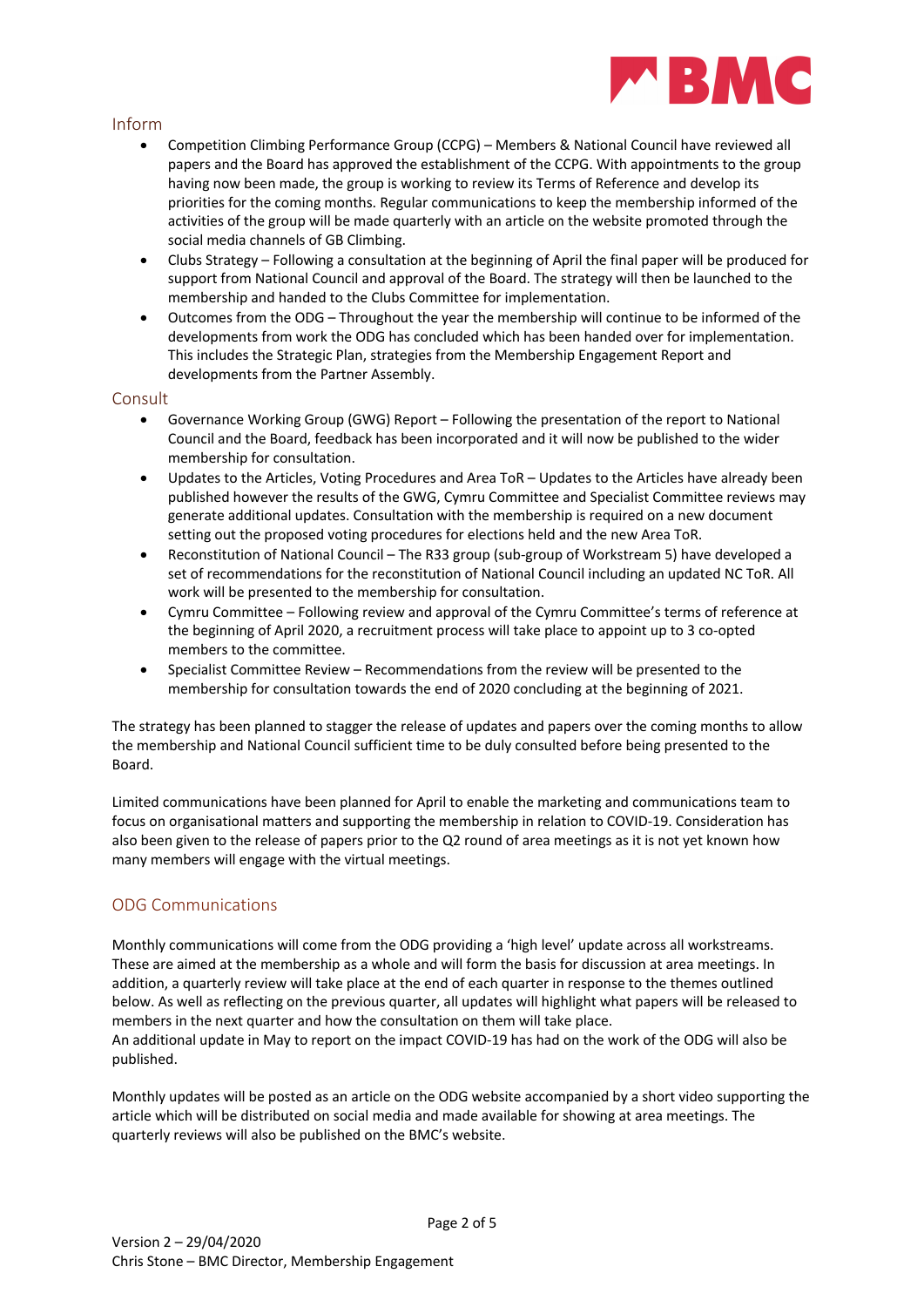

# Q1 2020 Communications

In the first quarter of 2020 seven short films were produced to support the release of a group of papers out for consultation which were distributed on social media. In addition, a flash poll was issued by Mike Spooner to gather feedback in relation to the proposed club's strategy. The videos will continue to be used during Q2 with new ones being produced when necessary. A membership engagement webinar presenting updates on the Articles and updates from the R33 group (Reconstitution of National Council) did not take place. A webinar regarding the governance updates will take place at an appropriate time during the consultation period which will include a discussion about the Articles and the R33 groups recommendations as well as voting procedures, Area ToR and the GWG Report.

# Q2 2020 Theme – How the changes will ensure a well-run organisation with the members' voice at the heart of it

#### **ODG Communications**

In addition to the monthly updates an additional communique will be published in this quarter about the impact that COVID-19 had has on the BMC and the work of the ODG focusing on how the BMC is going to move forward, fully supporting its members all the way.

#### **May – Release of the GWG Report for consultation & launch of the Cymru Committee**

This report addresses a number of issues that were raised after the 2019 AGM and sets out recommendations to improve the governance of the organisation and transparency to members.

The launch of the Cymru Committee will take place following their first meeting and communications to the membership will support the recruitment process for co-opted members to join the committee.

#### **June – National Council Reconstitution**

The R33 group have been working on a set of recommendations for the reconstitution of the National Council along with an updated NC ToR. The release of these to the membership will be done so as a celebration of how the reconstituted National Council will be best placed to champion the members' voice.

# Q3 2020 Theme – The impacts of the ODG's work on the members of the BMC so far

#### **July – CCPG**

The CCPG was established in April 2020. This update to members will focus on the work of the committee to date, their forward plans and what the situation is regarding competition climbing following the world-wide lockdown. This update will be video based supported by an article.

In July publicity will also be given to the Articles of Association, voting procedures paper and Area ToR as they are released for consultation, as well as promoting a governance webinar.

#### **August / September – Clubs Strategy**

Following its approval by the Board, the Clubs Strategy will be launched to the membership as part of its handover to the Clubs Committee providing an opportunity for an event for clubs and club members to celebrate this milestone.

#### **September – Specialist Committee Review**

The Specialist Committees of the BMC carry out substantial amounts of work, much of which goes under the radar for many members. The launch of the paper providing recommendations for the future of Specialist Committees will be part of a celebration of their work as well as explaining the proposed changes identified from the review.

Recommendations from the Membership Engagement Report are continuing to be implemented and during this quarter further updates will be provided on the progress made.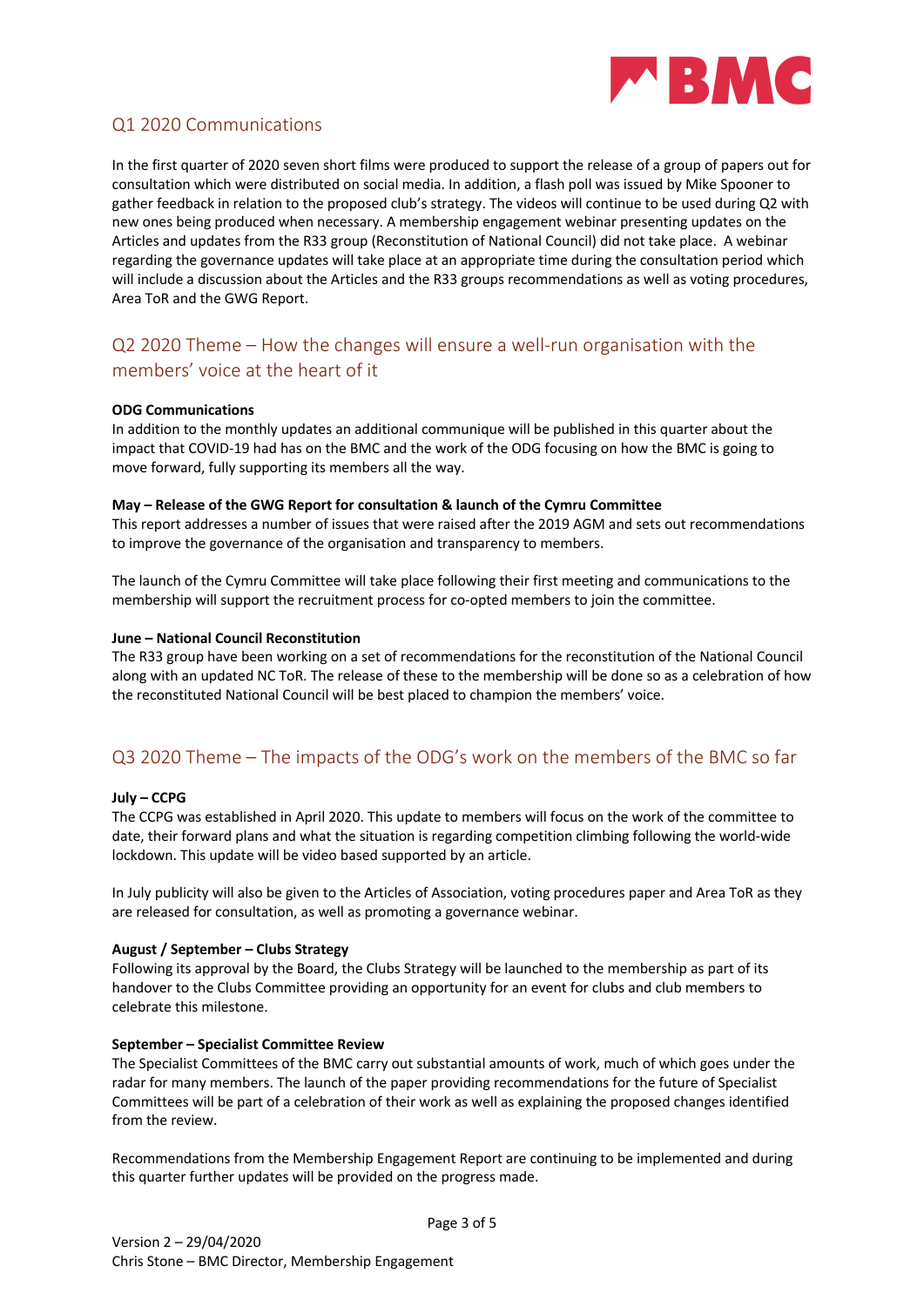

# Q4 2020 Theme – The BMC in the digital age and how technology will be used to engage and consult with the membership

A three-month campaign focussing on recommendations made in the Membership Engagement Report and the work completed by the digital strategy sub-group regarding how the BMC is going to implement technological approaches going forward to support engagement and consultation with the membership.

# Q1 2021 Theme – Enabling the membership to take ownership of the changes

#### **January – Nationally Elected Councillors**

Further member engagement concerning the reconstitution of the National Council and the promotion of the Nationally Elected Councillor roles.

#### **February – Articles**

Following the completion and approval of the work from other workstreams and the GWG, all updates to the Articles that will be taken to the 2021 AGM will be complete and this is the final presentation to the membership prior to the AGM.

#### **Pre-AGM Webinar (Date TBC, within 14 days of the AGM)**

A membership engagement webinar will be held consolidating the work of the ODG and informing members of all of the resolutions that are being taken to the AGM providing a forum for a pre-AGM Q&A session. The webinar will also acknowledge the contribution of members and their voice in the work of the ODG and its outcomes.